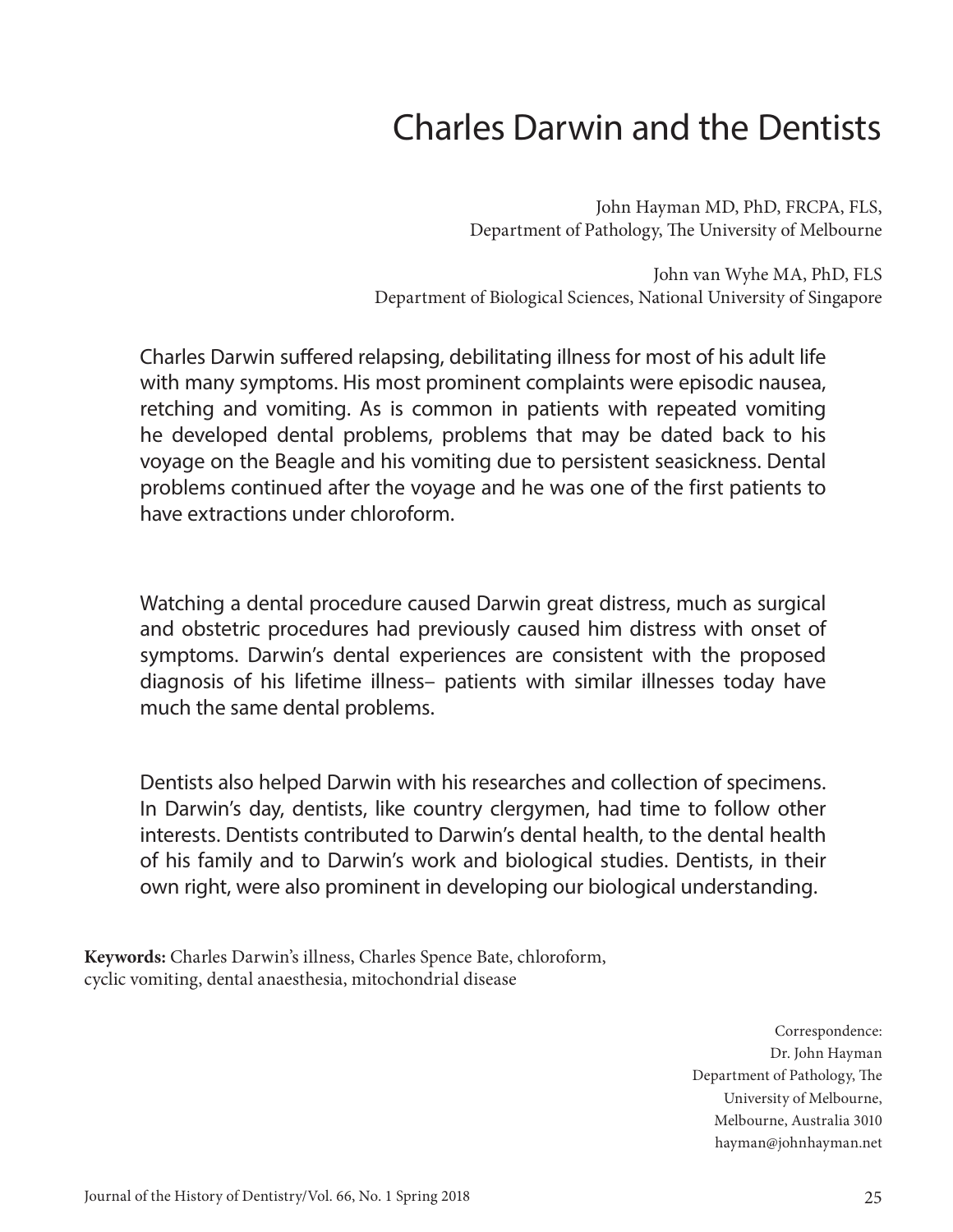### **Background**

### **Darwin's Illness – a selected history**

The first symptoms of Darwin's illness appeared when he was a young man; they progressed as he grew older but then became less severe in old age. Some evidence of Darwin's illness was present when he was a medical student in Edinburgh. His family knew that he had 'a weak stomach' and that any unpleasant news from home would 'cause him to lose a great many breakfasts'.1 In Edinburgh he was unable to watch surgical operations because of what was probably intense nausea if not actual vomiting.<sup>2</sup>

Medical learning was abandoned and studies at Cambridge followed. There Darwin suffered from eczema of the lips and hands and had at least two periods of intense lethargy.<sup>2,3</sup> He developed an intense interest in geology and biology, as well as his formal studies, and despite these then minor problems. These led, after graduation, to his selection as naturalist on HMS *Beagle*. The voyage, originally planned for three years was to last five years and to take them around the world with many ports of call in South America, Australia, the Pacific and South Africa.4 During the voyage Darwin kept notebooks in which he recorded much information, including some trivial details. 24 of these notebooks as well as hundreds of his letters survive today.<sup>5</sup>

Before sailing Darwin suffered from 'palpitations and pain around the heart'; symptoms that he kept to himself. During the five years away Darwin suffered from several episodes of illness when ashore, including headache, and persistent seasickness.4 The seasickness commenced when the vessel left Plymouth and was present whenever the Beagle was at sea– even when on-board the Beagle in harbour. This was not normal seasickness, but rather than improving the illness worsened as the voyage progressed.<sup>6</sup>

After the voyage his illness became progressively more severe; in particular he suffered increasingly from episodic nausea, retching and vomiting. Unlike bulimia, the vomiting occurred hours after eating, often waking him from sleep at night.<sup>7</sup>

Darwin was distressed when he was with his wife during the birth of their first child, William, and was ill for days after the event.<sup>8</sup> Again, when his second son, George, had an anaesthetic to have teeth removed, Charles was again ill: 'It is strange how immediately any mental excitement upsets & utterly prostrate; seeing George chloroformed for his teeth brought on my eternal sickness for 24 hours'.<sup>9</sup>

Other symptoms also appeared; in later life he suffered from incidents of memory loss and partial paralysis consistent with so-called 'strokelike' episodes.10 Darwin's illness has been described in more detail elsewhere.<sup>11</sup> (open access paper.)

### **Darwin's Diagnoses**

More than 40 different and very differing diagnoses have been proposed for Darwin's illness. The late Jared Goldstein summarized these diagnoses succinctly: 'Cycles of psychogenic and organic diagnostic labels have come and gone... Take your pick, there's something for everybody: hypochondriasis, refractive error, depression, arsenic poisoning, Oedipal complex, pigeon allergy, familial psychosis, chronic brucellosis, chronic anxiety, Chagas' disease, and more'.12

Added to these proposals may be a diagnosis by Darwin's fourth son, Leonard, which was that his father suffered from pyorrhoea resulting in auto-poisoning and subsequent general symptoms. Leonard was an army engineer officer, later a scientist. He modestly recorded that it was 'very rash for a layman to speak on such subjects'.13 Darwin's dental problems were a sequel rather than the cause of his illness. Alternate practitioners have also had their say – one proposal is that Darwin suffered from mercury poisoning from dental amalgam.<sup>14</sup>

Darwin certainly had symptoms of some of the proposed diagnoses - lactose intolerance,<sup>15</sup> irritable bowel syndrome,<sup>16</sup> acute panic disorder<sup>17</sup> and atopic dermatitis.18 These diagnoses, however, account for only some of the symptoms of the illness and not the full spectrum of the disorder. Many of Darwin's symptoms, including his seasickness, are those that occur in patients with cyclic vomiting,<sup>19</sup> but this is in itself is an inadequate diagnosis.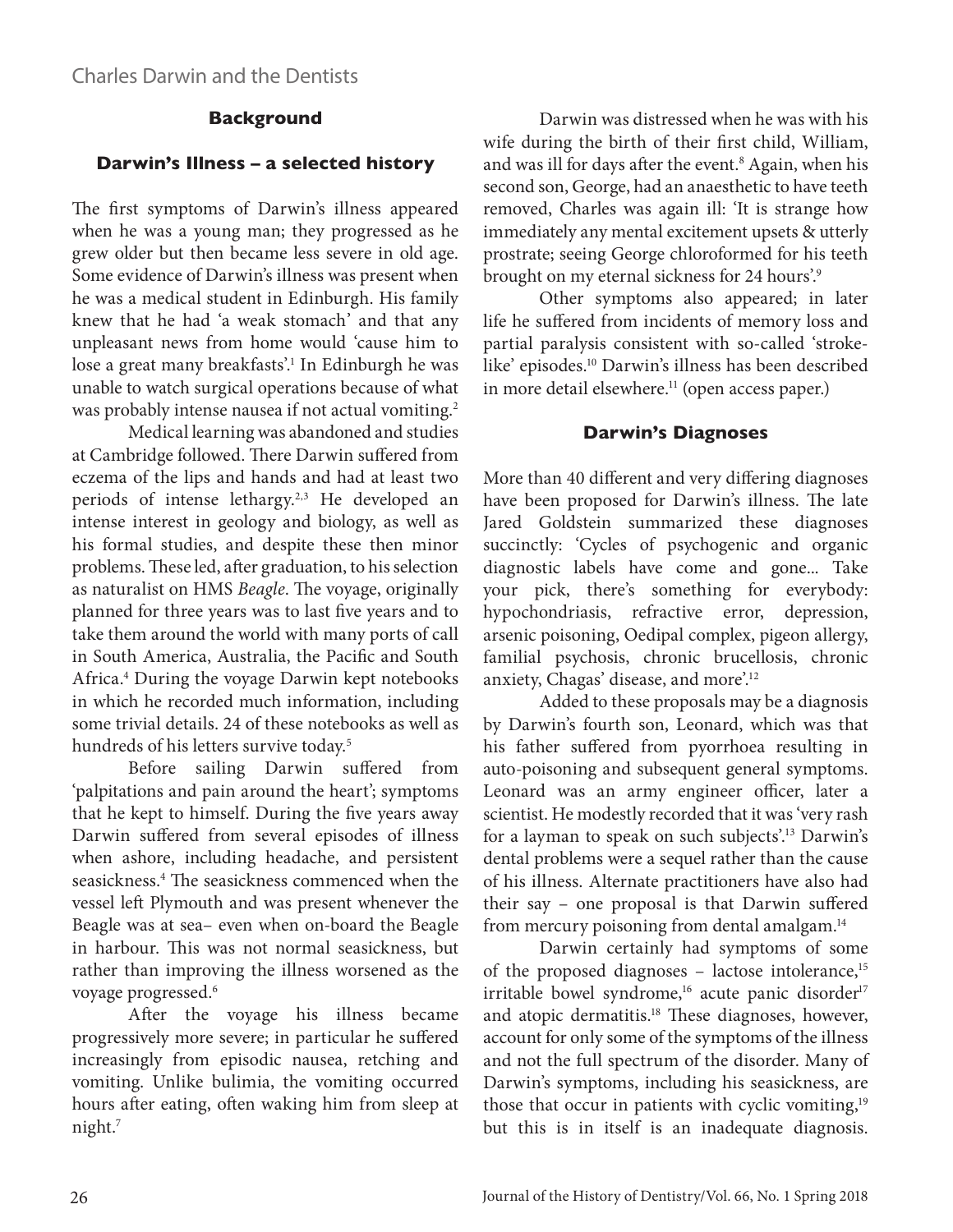None of these previously proposed diagnoses consider Darwin's family history and it is this history, particularly his maternal family history that may be the key to the true nature of his lifetime illness.

A diagnosis of adult onset mitochondrial disease due to a maternally inherited pathological mitochondrial DNA mutation explains Darwin's cyclic vomiting; it also explains his 'stroke-like' attacks in later life, it explains the strange chronic illness of Darwin's elder brother Erasmus, the chronic illness and death of their mother Susannah, her Wedgwood siblings and in turn their mother, Sarah (Charles' maternal grandmother).<sup>20</sup> The youngest sibling of the mother's generation, Mary-Ann, died at the age of eight with a condition that had the features of the MELAS syndrome, a recognised mtDNA disorder.<sup>21</sup>

### **Darwin's Dental Problems**

The first record found of Darwin's contact with dentists appears inside the cover of Darwin's first *Beagle* notebook (1832).<sup>22</sup> Darwin's scribbled notes on reaching Buenos Ayres are the traveller's rough memoranda for necessities whilst in reach of civilization; things to be bought; and three times he reminds himself of his need for a dentist: *Hargrave Paper, Bramah pens, scizzors, watch key and glass, Dentist, watch mended—Notebooks—spurs. … The very next door to Mr. Griffiths a French dentist—Cigars: Dentist Mr Griffiths Calle (street) de Florida*. Later in the notebook labelled 'Buenos Ayres. St. Fe and Parana Cordillera of Chili' (page 5a) is written 'denture mended'. Clearly, in September 1833 Darwin already had noteworthy dental problems.

Inside the cover of his notebook labelled "Sydney" Darwin has written "Dr Jennerett Rtt St". On page 4b of the same notebook there appears also the one word 'dentist' .The reference is to Dr Henry Jeanneret MD, LRCS who practised dental surgery in Murray Street, Hobart (Tasmania) adjacent to Montpelier Retreat, to which 'Rtt St' may refer



*Figure 1.* Dr. Henry Jeanneret MD, MRCS (1802-1896) dentist, medical practitioner and botanist of Hobart and Sydney. (photo WikiTree, with the kind permission of Mr Colin Jenneret, Lindisfarne, Tasmania.)

> (Fig. 1).23 Jeanneret was also a naturalist and had been president of the Plinean Society in Edinburgh. Darwin may well have had natural history discussion as well as dental consultation with Dr Jeanneret during the 12 days the Beagle was anchored in the port of Hobart (5-17 Feb 1836). Jeanneret sent many specimens to Darwin's friend and colleague, Joseph Hooker, curator of the Royal Botanic Gardens, Kew and a genus of seaweed is named after him (Table 1).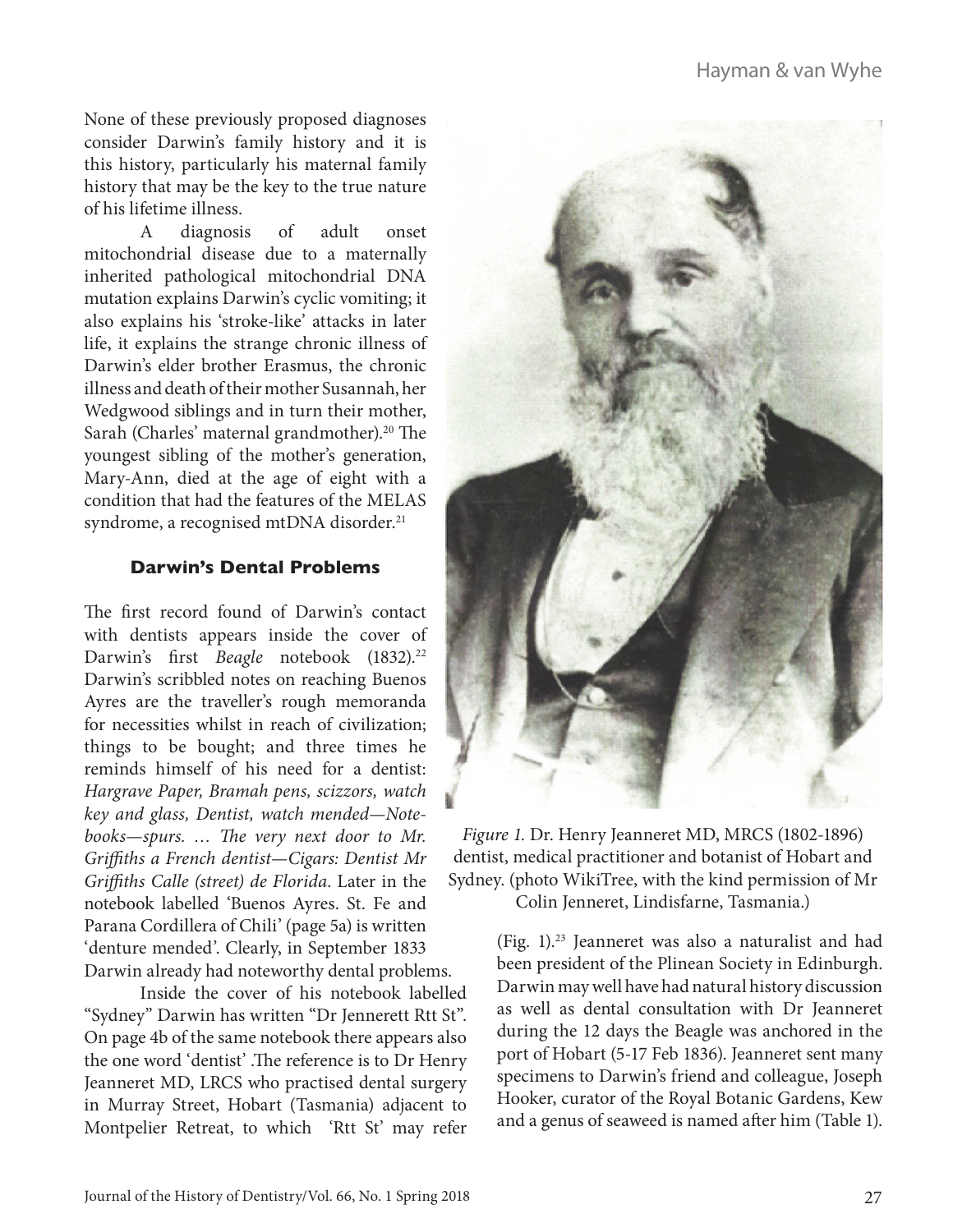### Table 1. Darwin's dental practitioners and correspondents, arranged in alphabetical order. CD refers to Charles Darwin.

1. Bate, Charles Spence (1819-1889) FRS. Practiced dentistry in Swansea, then in Plymouth.

2. Bell, Thomas Hornsey (1792-1880) FRS, FLS. Surgeon-dentist, New Broad Street, London. Professor of Zoology King's College, London. Contributed the Reptiles sections to The Zoology of the Voyage of HMS Beagle (41).

3. Bridgman, William Kencely (1812-84). Dentist and naturalist, practiced in Norwich. Corresponded with CD (42). Studied fertilization of ferns, flowers under the microscope.

4. Choice, Felix (1829-1915). Surgeon-dentist, London. Corresponded with CD in relation to tears being a sign of happiness, as discussed in Expression of Emotions … (43).

5. Gilbert, Henry (practiced 1850's) Dentist at Pall Mall, London, pigeon fancier. Designed chair for dental extractions. Sent CD 'as a present two young Runts (a breed of pigeon) one a fine young Cock' (44).

6. Jeanneret, Henry (1802-86). MD, LRCS. Apprentice surgeon Oxford, studied medicine at Oxford, Paris, Edinburgh, graduated MD 1824. President of Plinean Society Edinburgh 1829. Migrated to Sydney 1829, published the first Australian text on dentistry in 1832. Married, transferred his practice to Hobart 1834. Relinquished practice, appointed to the penal colony at Port Arthur, later administrator Aboriginal settlement, Flinders Island. Returned Sydney 1850 and to London 1851. Sent many specimens from Tasmania to Joseph Hooker. A genus of seaweed, Jeanneretia, was named by Hooker and Harvey (William Harvey, an Irish botanist) after him.

7. Nasmyth, Alexander (1789-1848). FRCS, FLS. Surgeon-dentist and anatomist, Hanover

Darwin's dental problems persisted after the voyage. He married in 1839 and his wife Emma catered for his liking for sweet things, in particular custard puddings.24 This, and his repeated vomiting would have made dental decay inevitable.25 He consulted with several London dentists, clearly the leading London dentists. Among these was James Robinson, surgeon-dentist to Prince Albert, founder and first president of the College of Dentists. Darwin and his wife Emma were patients, as was Joseph Hooker. In a letter to Hooker, Darwin spoke of 'Robinophobia'.26

George Waite was the son of John Waite, Surgeon-Dentist to King George IV. On the death of his father he succeeded to this practice and was clearly involved with more difficult dental tasks. In a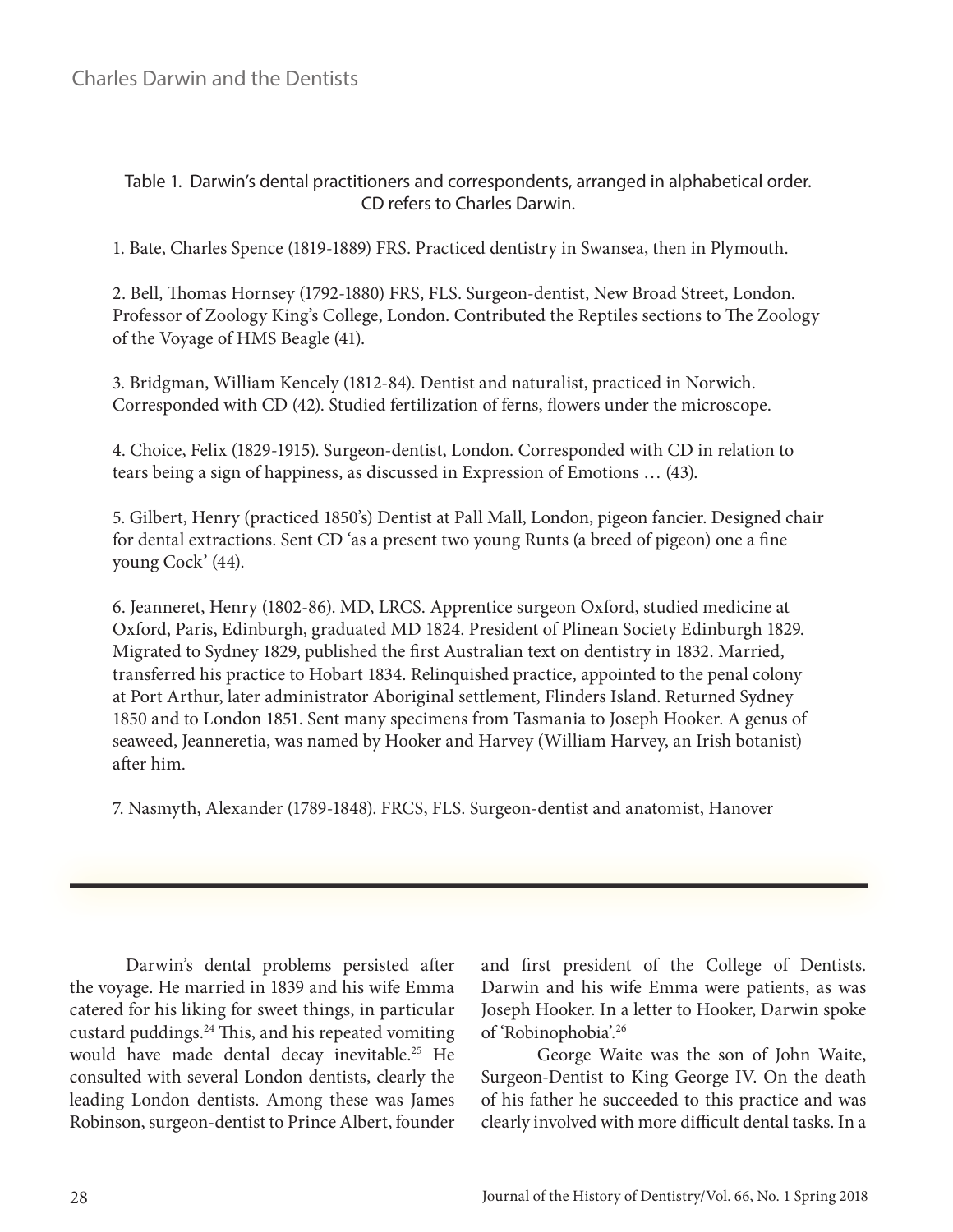Square, London. Surgeon dentist to Prince Albert and Queen Victoria. Known for his work on the anatomy of the tooth. Like CD and others, he quarreled with Richard Owen (45).

8. Nasmyth, Robert (1792- 1870). FRCSE. Scottish surgeon-dentist and dentist to Queen Victoria in Scotland. Founded the Edinburgh Dental Dispensary.

9. Robinson, James (1813-62). Dentist at Gower St, London. Surgeon-dentist to Prince Albert. First president of the College of Dentists. CD and Emma were patients, as was Darwin's friend and colleague, Joseph Hooker. In a letter to Hooker, Darwin spoke of 'Robinophobia' (26). Pioneer in the use of ether as an anesthetic.

10. Tomes, Sir Charles Sissmore FRCS, FRS (1846-1928). Younger son of the dental surgeon John Tomes. Curator of the Odontological Society Museum, 1874–80, and compiled its first catalogue. Wrote the Manual of dental anatomy, human and comparative (1876), and edited and enlarged John Tomes's System of dental surgery. Published a series of papers on the structure and development of the teeth in the Reptilia, Ophidia, and Pisces, as well as one on the enamel organ of the armadillo (46). Corresponded with CD on matters relating to inherited dental abnormalities and the enamel organ (47) .

11. Waite, George Derby MRCS (1804-80). Surgeon-dentist; extracted CD's molars under chloroform. Published influential dental texts, including the surgeon-dentist's anatomical and physiological manual (1826, 9 editions). At one time president of the College of Dentists.

12. Whatford, William Starr (1795-1887). Dentist to the Brighton and Hove Dispensary. Source of anecdote about dog visiting dentist (38).

13. Woodhouse, Alfred James (1824-1906). Dentist Hanover Square, London. Darwin family dentist. CD wrote to him asking about inheritance of peculiarities of deciduous ('milk') teeth (40).

letter to his cousin, the Rev. William Fox, in October 1852 Darwin writes: '… what a blessed discovery is Chloroform: when one thinks of one's children, it makes quite a little difference in ones happiness. The other day I had 5 grinders (molars)(two by the Elevator) out at a sitting under this wonderful substance, & felt hardly anything'.<sup>27</sup> Darwin's entry in his Health diary (transcribed by Colp)<sup>28</sup> indicates

that the extraction took place on 24 June and his account book shows that 'Mr Waite. Dentist' was paid £1.1s on the 5 September of that year. Darwin did have conservative work performed. In a letter to his son William in February 1862 he concluded with: 'On Wednesday I have another lark to London to a Dentist, & be hanged to it, though it is only for stopping' (filling).<sup>29</sup>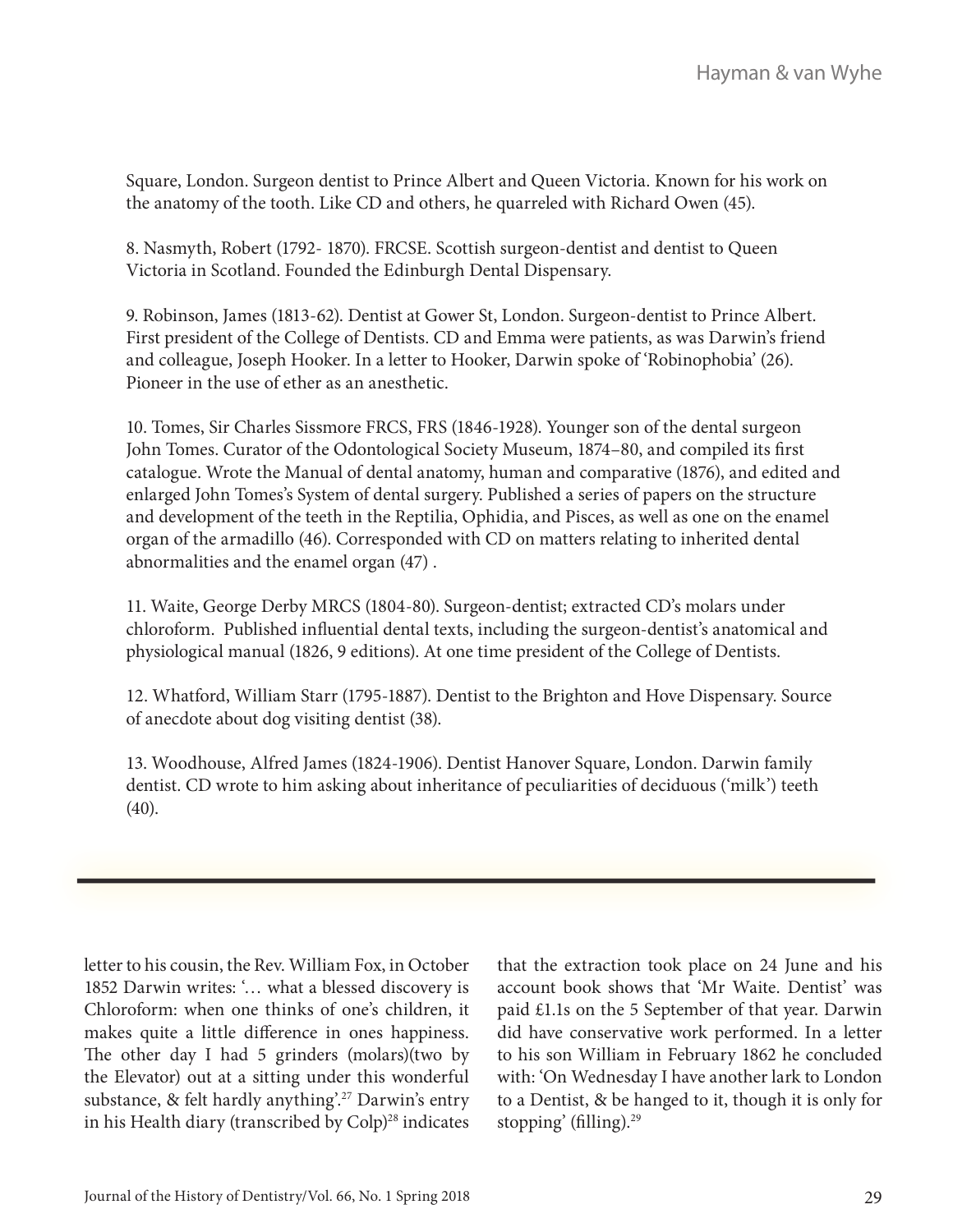# Charles Darwin and the Dentists



*Figure 2.* Dr. Thomas Hornsey Bell FRS, FLS (1792-1880) Surgeon-dentist, London. Professor of Zoology, King's College, London. (photo: Wikimedia Commons, public domain.)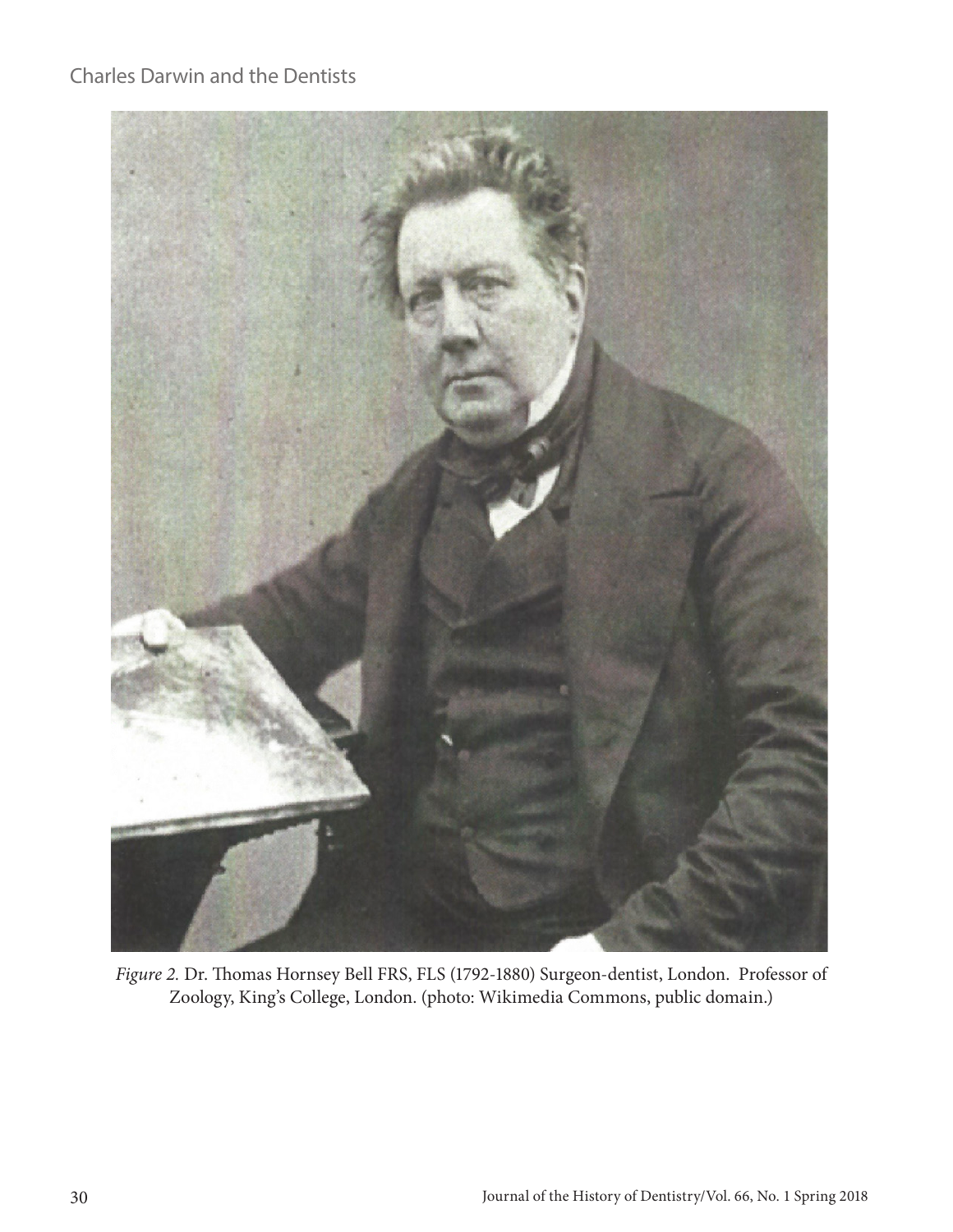Chloroform was first used as an anesthetic, first on himself and then on obstetric patients by James Simpson in 1847,<sup>30</sup> so Darwin's account must be one of the first by a dental patient experiencing this form of anesthesia. Darwin later observed his son George's teeth extracted under chloroform. Unlike his own episode, witnessing (rather than experiencing) an extraction brought on his recurrent illness. (William Morton, a dentist, had previously used ether for a dental and a later surgical procedure in 1846.31)

Alfred James Woodhouse, of Hanover Square, London, was the Darwin family dentist. Emma and Henrietta Darwin visited him in May 1861<sup>32</sup> and Darwin's account book (Down House MS) shows a number of payments to him in that year. It may have been Woodhouse who suggested that Darwin send a sample of gastric vomit for analysis to John Goodsir. This analysis showed acidity with yeast-like organisms but no pathogens. 33

Goodsir was Professor of Anatomy at Edinburgh University, who studied cell structure and had formerly been apprenticed to the dentist Robert Nasmyth. From studies dating back to this apprenticeship he made the important observation that that deciduous teeth were not the 'parents' of permanent teeth but developed independently. In 1839 he published a noted paper on this topic. 34

Darwin also consulted leading London clinicians of his time. These included Dr John Chapman, who specialised in treating complaints with ice-bags placed along the spine.<sup>35</sup> In a scribbled memorandum prepared for Chapman's visit to Down Darwin notes: 'What I vomit intensely acid, slimy (sometimes bitter) corrodes teeth'.<sup>36</sup> Darwin never knew the fundamental cause of his disease but he recognised one cause of his dental problems.

### **Dental Correspondents and Collaborators**

Apart from dentistry, dentists sent specimens to Darwin and assisted with his observations. Some dental contemporaries were noted contributors to natural history in their own right. One of the first was Thomas Bell who was a dentist and an

established naturalist (Fig. 2). In addition to his dental practice he was professor of Zoology at King's College, London. He was involved with classification of the reptiles collected during the Beagle voyage and wrote the reptile section of the Zoology of the Voyage of H.M.S. Beagle.37 An Australian goanna, or monitor, was named after him but was later changed due to precedence to Varanus varius. However, a variety of that species retains the name of Bell's monitor. Five species of lizards and two turtles, not relating to the Beagle voyage, are also named after him. 1838 Bell wrote to Darwin congratulating him on his impending marriage.38

Charles Spence Bate (Fig 3.) was an authority on the Crustacea, a subphylum that includes barnacles (Cirripedia). Darwin spent seven years studying and classifying these marine arthropods and Bate was one of his most prolific correspondents (Fig. 2). In 1853 Darwin included in a letter *'I feel much obliged for your never-tiring exertions in obliging me. The last specimen has been quite satisfactory. Verruca* [Verruca stroemia– the 'wart barnacle] *acts on the rock in two ways, round the margin & under the middle of the basis: this latter action was unequivocally plain, & suffices in my mind, with all the previous facts known to me, to prove that Verruca acts only on calcareous substances.'* Earlier that year Darwin had ended a letter to Bate with the words *'I hope that your professional engagements allow you time to continue your Natural History pursuits*'.39 Darwin used Bate's figures of the spermatozoa and larval stages of *Balanus balanoides* and *Verruca strömia* for *Living Cirripedia* (1854).

When Darwin was writing *"The Expressions of Emotions … .'* Bate sent him the quaint (and possibly unlikely) anecdote of a dog, who had previously had one tooth extracted by a dental surgeon, spontaneously returning and sitting in the dental chair when symptoms returned.<sup>40</sup> The story did not appear in the publication.<sup>41</sup> 'The dog had been suffering from toothache. & Mr Whatford put the dog up in his operating chair & took out the tooth— Some time after the same dog had toothache again & he left the man servant with whom he was & came in at the door of Mr Whatfords house & went into the room & got into the operating chair & of his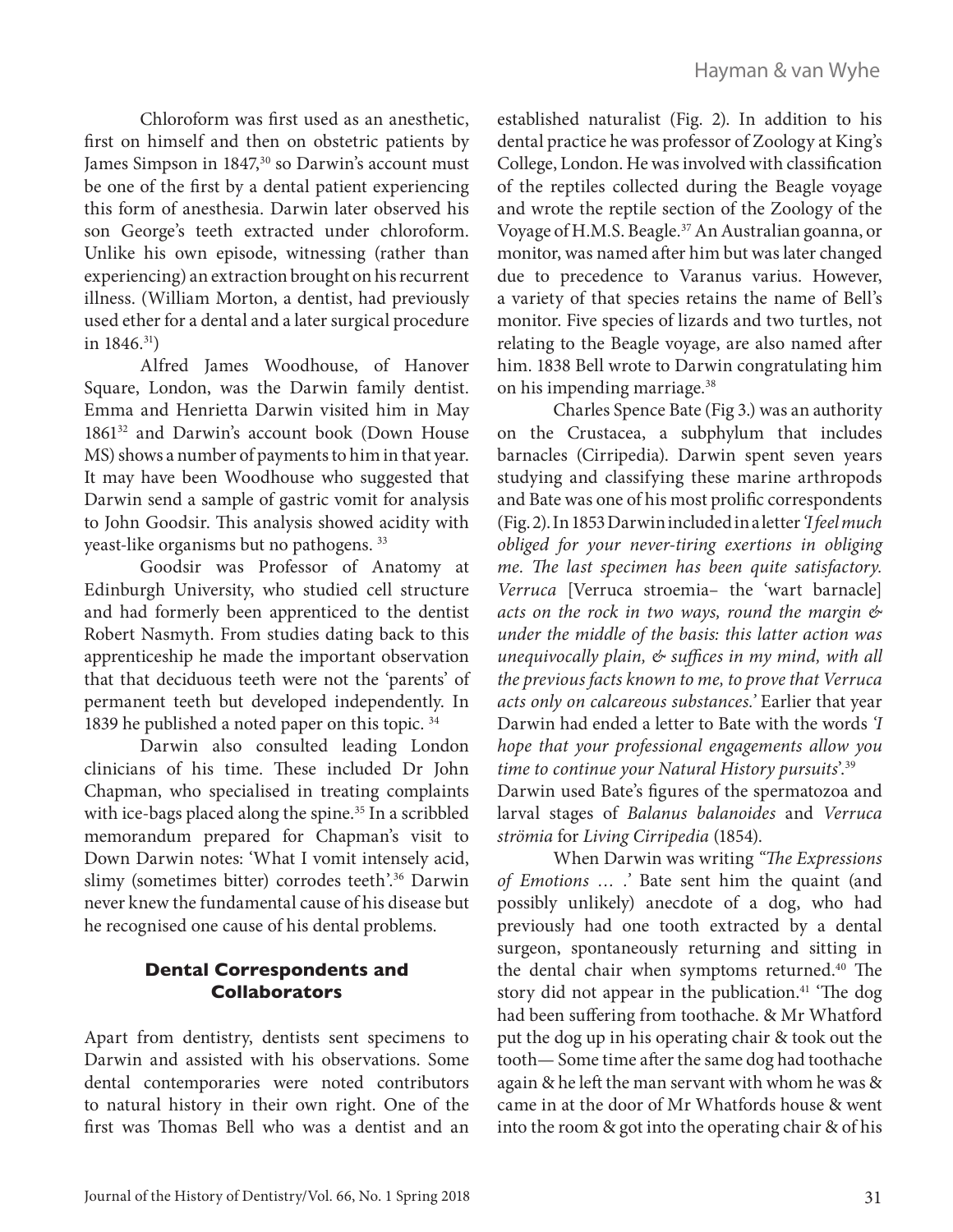

*Figure 3.* Charles Spence Bate LDS RCS, FRS, FLS (1819-1889) Practiced dentistry in Swansea, then in Plymouth, England. An authority on the Crustacia. (photo: Picture Library, The Royal Society, London.)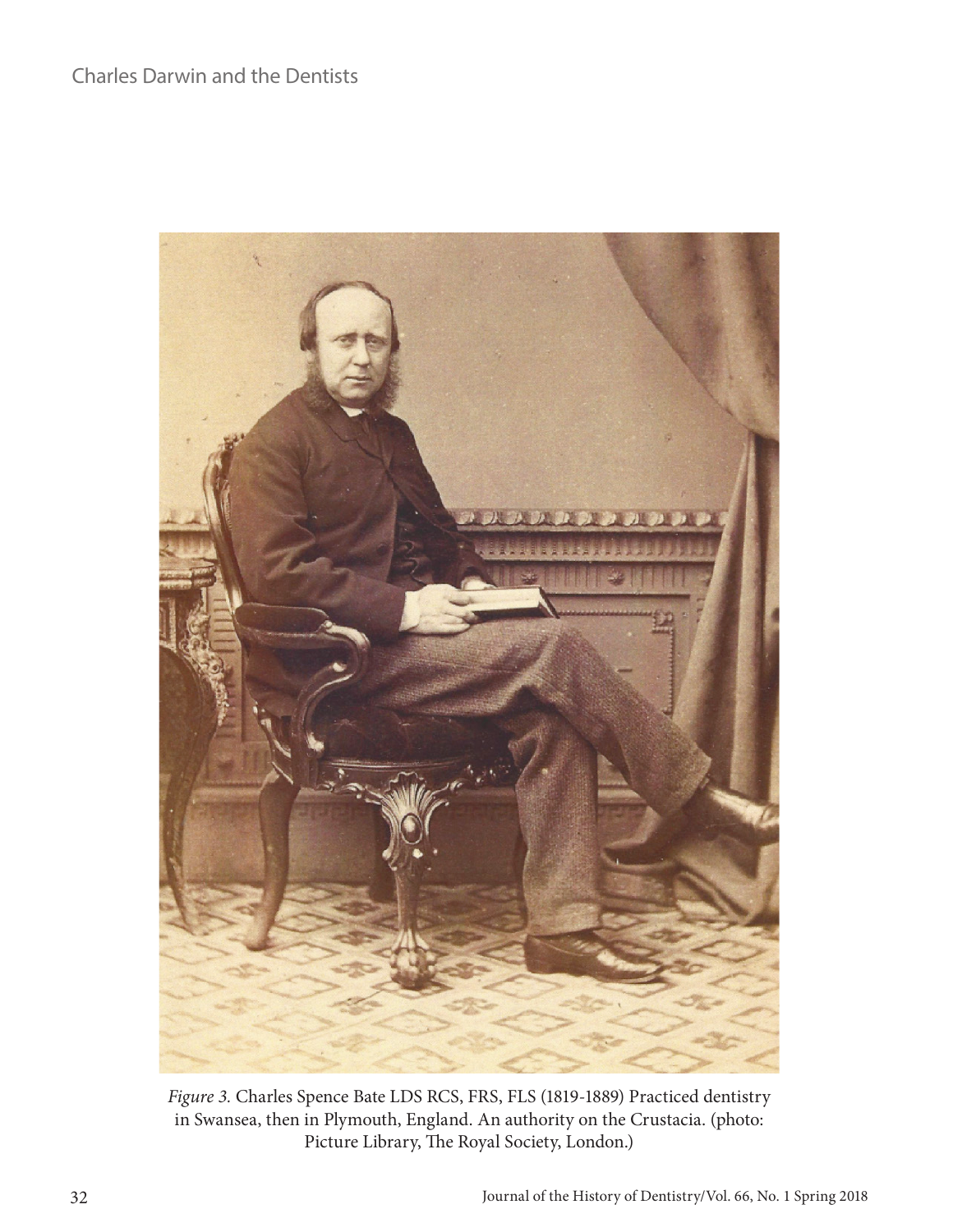own accord had another tooth out. This surpasses the moral courage of many persons—'

When writing "The Descent of Man" Darwin wrote to Alfred Woodhouse, the family dentist, asking whether any peculiarities of any kind in the milk-teeth of man are inherited, and, in the same letter, asking: 'On average or occasionally are canine teeth larger in Man, than in woman?'.42 Poor Woodhouse– if he did not know the answers he was instructed to enquire at next meeting of the Dental Institution to ask "any old & *accurate* practitioner". In the *Descent* the following appears: "With many animals the canine teeth in the upper or lower jaw, or in both, are much larger in the males than in the females; or are absent in the latter…"

#### **Conclusions**

 Charles Darwin's dental problems were exacerbated by his illness with recurrent vomiting but dentists helped maintain his dental health and the dental health of his family. Seeing, rather than experiencing a dental procedure brought on an episode of Darwin's chronic illness – an unusual but characteristic feature of this, his lifetime complaint. Apart from dentistry, dentists provided material for Darwin's study and research and some contributed directly to our understanding of the natural world.

Mitochondrial dysfunction should be considered in any patient with recurrent vomiting, especially if there are other symptoms such as episodic headache or lethargy.

### **Acknowledgements**

Prof John Pearn AO, MD, PhD kindly read the paper and recommended minor alterations and a small addition. Dr. Ian Johnson MDSc, PhD reviewed the paper and approved the dental aspects.

A thesis entitled *Diagnosing Darwin: Charles Darwin's "Mystery Illness"*, submitted by JH for the Degree of Doctor of Philosophy at the University of Melbourne provides the background to this paper. This thesis may be accessed in its entirety at https://minerva-access.unimelb.edu.au/ handle/11343/48439.

J van Wyhe is founder and director of *The Complete Work of Charles Darwin Online* (darwinonline.org.uk), a resource that has provided much material for this paper and for the original thesis on Darwin's Illness.

#### **References**

1. Darwin EC & Darwin SE. Letter to Darwin CR. Darwin Correspondence Project, Letter no 18, accessed on 30 December 2017, http:// wwwdarwinprojectacuk/DCP-LETT-18, 1825.

2. Barlow N. The autobiography of Charles Darwin 1809-1882, with original omissions restored. London, Collins, 1958.

3. Darwin CR. Letter to Fox WD. Darwin Correspondence Project, Letter no 89, accessed on 4 November 2017, http://wwwdarwinprojectacuk/ DCP-LETT-89, 1831.

4. Darwin C. Voyage of the Beagle. London, Henry Colburn, 1839.

5. Darwin C & Barlow N. Charles Darwin and the Voyage of the Beagle. London, Pilot Press, 1945.

6. Darwin CR. Letter to Darwin EC. Darwin Correspondence Project, Letter no 302; accessed 15 February 2011. http://wwwdarwinprojectacuk/ DCP-LETT-302, 1836.

7. Darwin CR. Letter to Hooker JD. Darwin Correspondence Project Letter no 4412 accessed 17 February 2011 http://wwwdarwinprojectacuk/ entry-4412,1864.

8. Darwin CR. Letter to Fox WD. Darwin Correspondence Project Letter no 572 accessed 16 February 2011 http://wwwdarwinprojectacuk/ entry-572, 1840.

9. Darwin CR. Letter to Hooker JD. Darwin Correspondence Project Database Letter no 3101 accessed 16 April 2011 http://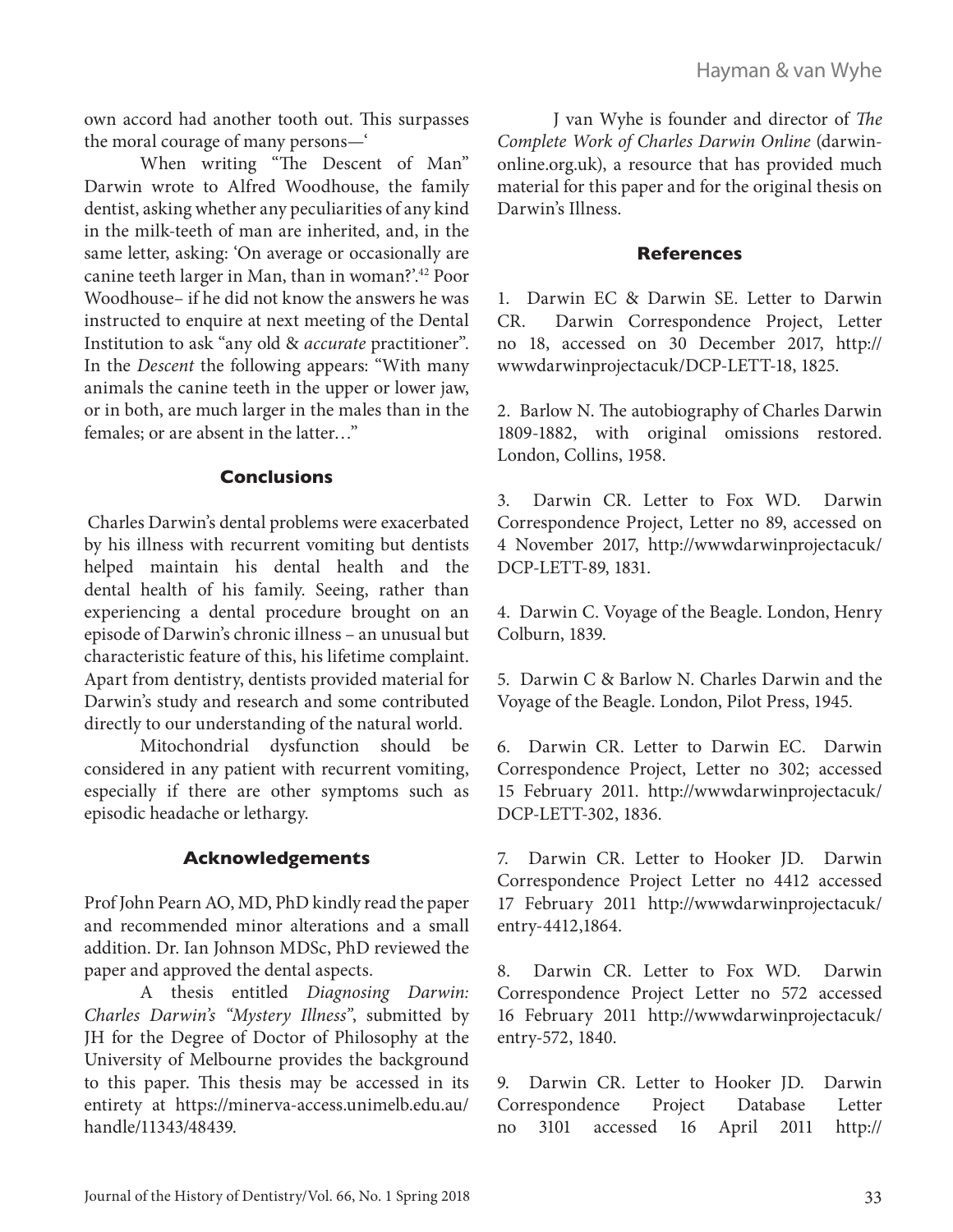## Charles Darwin and the Dentists

wwwdarwinprojectacuk/entry-3101, 1861.

10. Litchfield HE. Recollections of Darwin's health. Wyhe, John van ed, 2002- Darwin Online accessed 25 Oct, 2011. http://darwin-online.org.uk/, 1887.

11. Hayman J. Charles Darwin's Mitochondria. Genetics 2013;194:21-25.

12. Goldstein JH. Darwin, Chagas', mind, and body. Perspect Biol Med 1989;32:586-601.

13. Darwin L. Memories of Down House. Wyhe, John van ed, 2002- The Complete Work of Charles Darwin Online accessed 16 February 2011. http:// darwin-onlineorguk/, 1929.

14. Summers AO. Did Mercury Harm Darwin? American Scientist. 2009.

15. Campbell AK & Matthews SB. Darwin's illness revealed. Postgrad Med J 2005;81:248-251.

16. Shanahan F. Darwinian dyspepsia: an extraordinary scientist, an ordinary illness, great dignity. Am J Gastroenterol 2012;107:161-164.

17. Barloon TJ & Noyes R Jr. Charles Darwin and panic disorder. JAMA 1997;277:138-141.

18. Sauer GC. Charles Darwin consults a Dermatologist. Int J Dermatol 2000;39:474-478.

19. Hayman JA. Darwin's illness revisited. BMJ 2009;339:b4968.

20. Finsterer J, Hayman J. Mitochondrial disorder caused Charles Darwin's cyclic vomiting syndrome. Int J Gen Med 2014;7:59-70.

21. Hirano M, Pavlakis SG. Mitochondrial myopathy, encephalopathy, lactic acidosis, and strokelike episodes (MELAS): current concepts. J Child Neurol 1994;9:4-13.

22. Chancellor G, van Wyhe J. Charles Darwin's

Notebooks from the Voyage of the Beagle. New York, Cambridge University Press, 2009.

23. Pearn J, Phillips G. The life of Henry Jeanneret (1802-1886). Pioneer Australian dentist. With an account of his colonial service and scientific contributions in Australia. Aust Dent J 1996;41:260- 264.

24. Healey E. Emma Darwin: The Inspirational Wife of a Genius. London, Headline Book Publishing, 2001.

25. Lussi A, Hellwig E, Zero D, Jaeggi T. Erosive tooth wear: diagnosis, risk factors and prevention. Am J Dent 2006;19:319-325.

26. Darwin CR. Letter to Hooker JD. Darwin Correspondence Project, Letter 2424, accessed 20 March 2017, http://wwwdarwinprojectacuk/DCP-LETT-2424, 1859.

27. Darwin CR. Letter to Fox WD. Darwin Correspondence Project, Letter 1489, accessed 5 April 2011, http://wwwdarwinprojectacuk/ entry-1489, 1852.

28. Colp R, Jr. Darwin's Illness. Gainesville, University Press of Florida, 2008.

29. Darwin CR. Letter to Darwin WE. Darwin Correspondence Project, Letter 3447, accessed 8 June 2011, http://www.darwinproject.ac.uk/entry-3447, 1862.

30. Gordon HL. Sir James Young Simpson and chloroform (1811-1870). New York, Longmans, Green & Co.,1897.

31. Fenster JM. Ether day : the strange tale of America's greatest medical discovery and the haunted men who made it. 1st ed. New York, Harper Collins Publishers, 2001.

32. Darwin CR. Letter to Darwin WE. Darwin Correspondence Project, Letter 3145, accessed 6